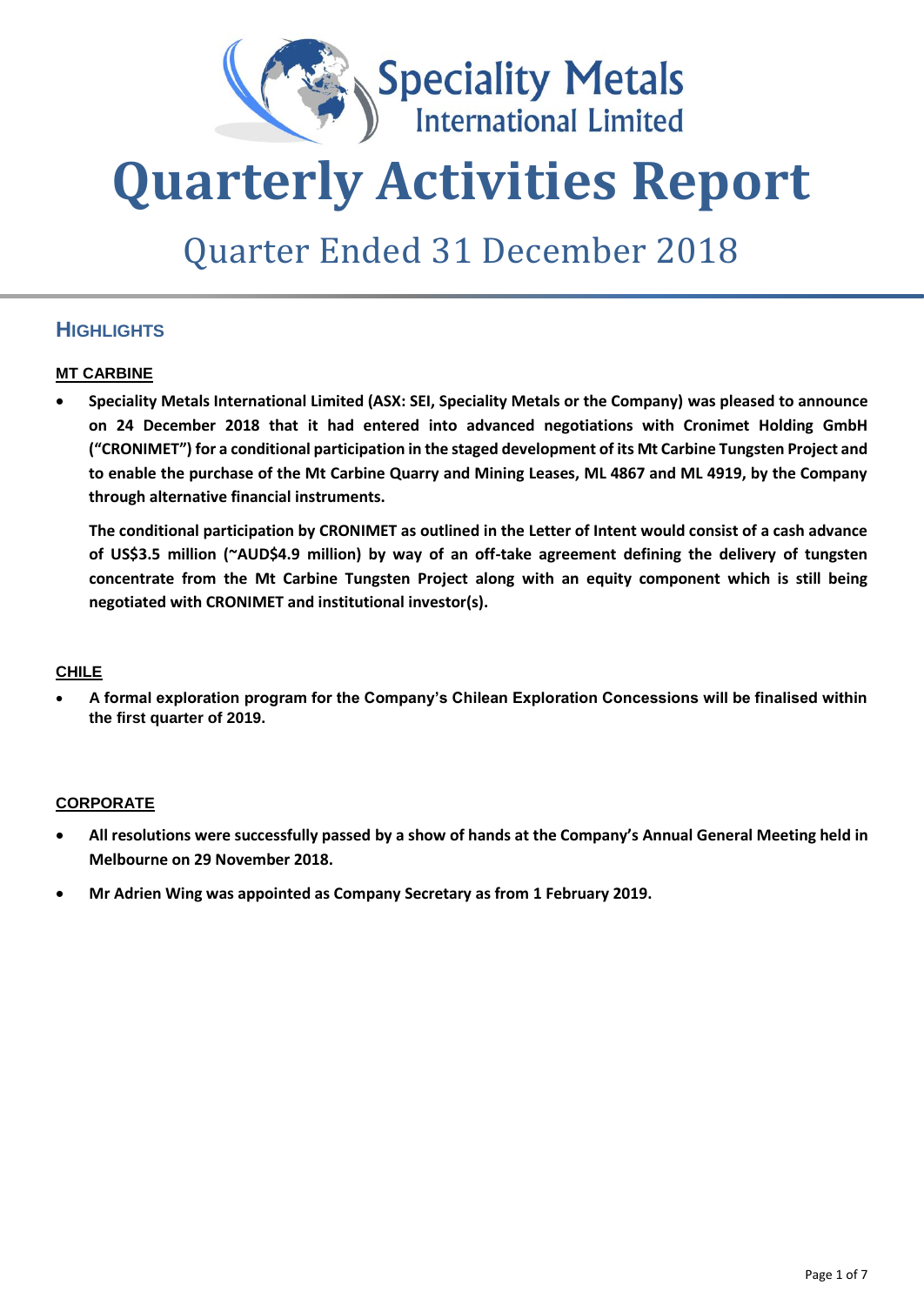

### **EXECUTIVE SUMMARY**

The 2018 year ended on an extremely positive note with the Company announcing that it had entered into advanced negotiations with Cronimet Holding Gmbh for their conditional participation in the staged development of the Mt Carbine Tungsten Project and to enable the purchase of the Mt Carbine Quarry and Mining Leases ML 4919 and ML 4867.

Cronimet's participation was conditional upon certain crushing and tabling tests and assays being satisfactorily completed together with their due diligence on the Company. The test work has taken a little longer to be completed due to the Christmas and New Year holidays with laboratories being closed over this period. This work is now expected to be finalised over the next week. The due diligence is almost completed, and the Company's Lawyers and Accountants are currently preparing all relevant documentation to be forwarded to Cronimet's legal team for their review.

Upon the successful completion of the financing arrangements the Company looks forward to working closely with Cronimet's senior team over the coming months to initially recommission the Tailings Retreatment Plant and then to commence production from the stockpiled material. Cronimet's significant expertise in the recovery of high-quality raw materials through latest technology and production methods will be invaluable in ensuring the true value of the Company's world-class tungsten project is realised.

Speciality Metals has also commenced a marketing campaign with international fund managers to promote the Company. This campaign will be ongoing for the first quarter of 2019.

The Board are also working closely with the Company's Chilean consultants to develop an exploration program for its Exploration Concessions and anticipates that this should be finalised also during the first quarter in 2019.

On behalf of the Board I would like to also welcome Adrien Wing as Company Secretary and we look forward to working with him. The Board would also like to thank the out-going Company Secretary, David Clark, for his contribution to the Company since his appointment in July 2014.

The Board looks forward to finalising the acquisition of the Mt Carbine Quarry and Mining Leases and embarking on the next phase of its development strategy for the Mt Carbine Tungsten Project whilst continuing to actively pursue the discovery of viable resources within its highly prospective exploration portfolio.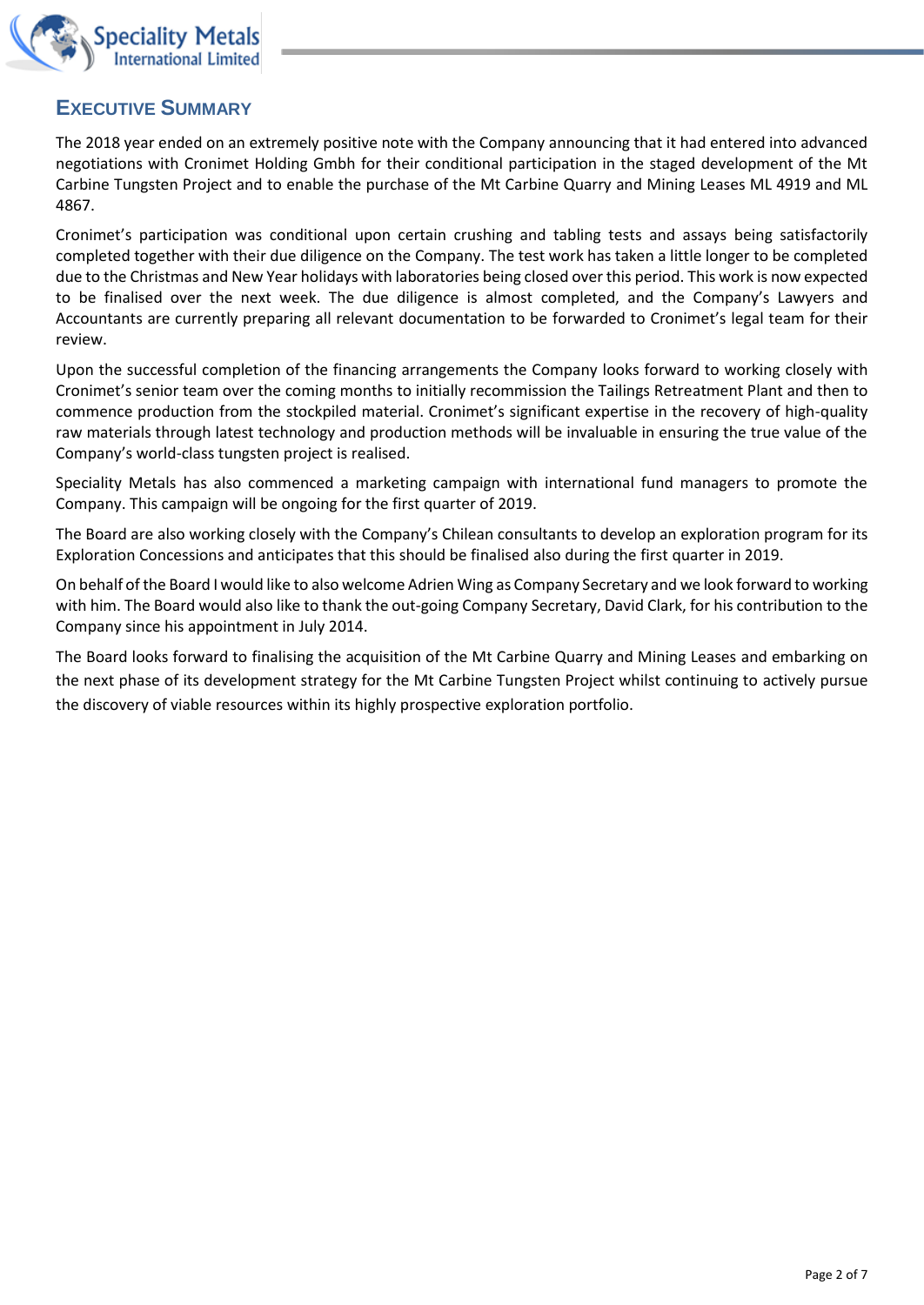

#### **EXPLORATION AND DEVELOPMENT ACTIVITIES QUARTER ENDED 31 DECEMBER 2018**

#### **FINANCING ARRANGEMENTS – MT CARBINE QUARRY & MINING LEASES**

The Company was pleased to announce on 24 December 2018 that it was in advanced negotiations with Cronimet Holding GmbH for a conditional participation for the staged development of its Mt Carbine Tungsten Project and to enable the purchase of the Mt Carbine Quarry and Mining Leases, ML4867 and ML 4919, by the Company through alternative financial instruments.

The key terms of the conditional participation contained in a letter of intent along with those of the Sale and Purchase Agreement with Mt Carbine Quarries Pty Ltd are as follows:

#### **Letter of Intent – Cronimet Holding GmbH**

- (a) **Counterparty:** Cronimet Holding GmbH ("CRONIMET") is the counterparty to the letter of intent and forms part of the Cronimet Group ("Group") which was founded in 1982 as a raw materials service provider and trader in Karlsruhe, Germany. The Group has grown organically since then to become a diversified commodity group with over 5,200 employees and activities in over 50 countries. CRONIMET operates a global supply chain for stainless steel, specialty steel raw materials and other strategic minerals, while it has significant expertise in the recovery of high-quality raw materials through latest technology and production methods.
- (b) **Cash Advance:** CRONIMET will provide a cash advance of US\$3.5 million (~AUD\$4.9 million) by way of an off-take agreement defining the delivery of tungsten concentrate from the Mt Carbine Tungsten Project.

The Tailings Retreatment Plant will be recommissioned, and production will commence from the ~12 million tonnes of stockpiled material. CRONIMET will provide the technical expertise and assist with the refurbishment of the existing Tailings Retreatment Plant as well as sourcing the plant required to commence production from the stockpiled material. Subject to further due diligence, the Tailings and Stockpile projects may be undertaken by a newly formed joint venture company where it is intended that Speciality Metals and CRONIMET will each hold a 50% stake. Speciality Metals will also be entitled to receive a 2.5% royalty on the gross revenue of the newly formed joint venture company.

It is anticipated that production lead times will be minimal as both projects are fully permitted.

- (c) **Equity Component:** The Company is also in advanced discussions with CRONIMET and institutional investor(s) on share placement opportunities. The proceeds from this share placement, together with the Cash Advance, will be used to complete the purchase of the Mt Carbine Quarry and Mining Leases, ML 4867 and ML 4919, under the terms and conditions disclosed below.
- (d) **Offtake:** CRONIMET will secure the right to all offtake from the Mt Carbine Tungsten Project, including that from the Open Pit, on commercial terms yet to be agreed.
- (e) **Conditions Precedent:** The cash advance is conditional upon the successful completion of test work on the tailings material and stockpiled crushed rock which has already been initiated and is expected to be completed within January 2019, further due diligence works by CRONIMET and shareholder approvals from either Party, if any should become necessary.
- (f) **Expected Completion Date:** Subject to a favourable outcome as per (e), the Parties will use reasonable endeavours to enter into appropriate agreements within February 2019.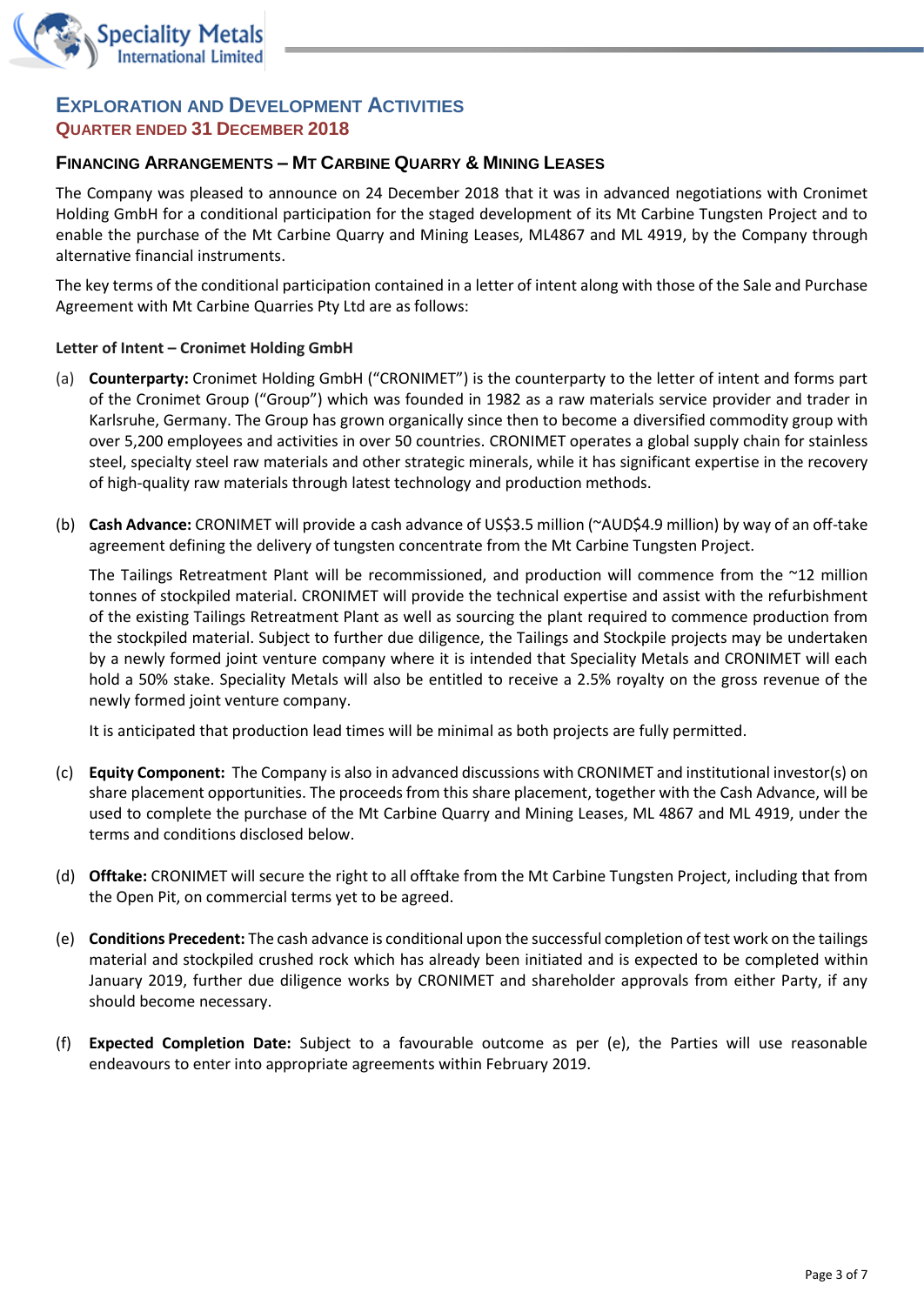

#### **Sale and Purchase Agreement - Mt Carbine Quarries Pty Ltd**

- (a) **Agreement Counterparty:** Mt Carbine Quarries Pty Ltd (MCQ) is the Sale and Purchase Agreement counterparty. MCQ is a major supplier and trading partner of the Company and has been since 2008. In September 2008, the Company signed a Sub-lease Agreement with MCQ whereby the Company obtained the right to mine and produce tungsten (and any other metals) from the lease deposit with the intention that the Company and MCQ work together to optimise extraction of metal and production of construction and road aggregate. The initial 2008 agreement covered two granted Mining Leases, ML 4867 and 4919, totalling approximately 366.39 ha.
- (b) **Asset Purchase Description:** The conditional Sale and Purchase Agreement is for the purchase and 100% ownership of the Mt Carbine Quarry, as a going-concern including all plant and equipment, along with Mining Leases ML 4867 and ML 4919. The business of Mt Carbine Quarry is to crush rock from the mine waste stockpile and make different grades of road metal and construction material. The quarry will provide the Company with an invaluable source of cash flow from the existing quarry business and the associated quarry infrastructure will also be of significant benefit in the development of the Company's future mining operations. Ownership of the Mining Leases is also integral to the successful development of the Company's Mt Carbine Tungsten Project.
- (c) **Conditions Precedent:** Completion of the Sale and Purchase Agreement is conditional on the Company obtaining finance to complete the transaction. If finance is not obtained the Company and MCQ will be released from their respective obligations under the Sale and Purchase Agreement. The Company has undertaken to use its best endeavours to ensure that the condition precedent is satisfied and using debt as the principle source of funding, to minimise the transaction's dilutionary impact upon existing shareholders.
- (d) **Purchase Consideration:** Total consideration for the acquisition is AUD\$8,000,000. A deposit of AUD\$130,000 has been paid.

Executive Chairman of Speciality Metals, Mr Russell Krause stated:

"The Board are excited to have the opportunity to partner with one of the world's leading mining and raw material supply companies to assist with the acquisition of the Mt Carbine Quarry and Mining Leases and the development of its world class tungsten project."

"Both parties are committed to finalising these arrangements within the shortest possible timeframe and are aiming to be in production by the end of the first half of 2019. In line with the Company's staged development approach, Speciality Metals will also pursue the necessary permitting and approvals for its Open Pit Hard Rock Project."

"As announced previously the management team for the quarry are already in place to ensure a seamless hand-over and the Company looks forward to not only maintaining but also building upon this segment's earning potential."

Mr Krause added:

"These are exciting times for the Company and its shareholders and the Board looks forward to working closely with Cronimet in realising the value of its Mt Carbine Tungsten Project."

"The Board would also like to thank all shareholders for their patience and look forward to announcing the finalisation of the above financing arrangements early in the New Year," Mr Krause concluded.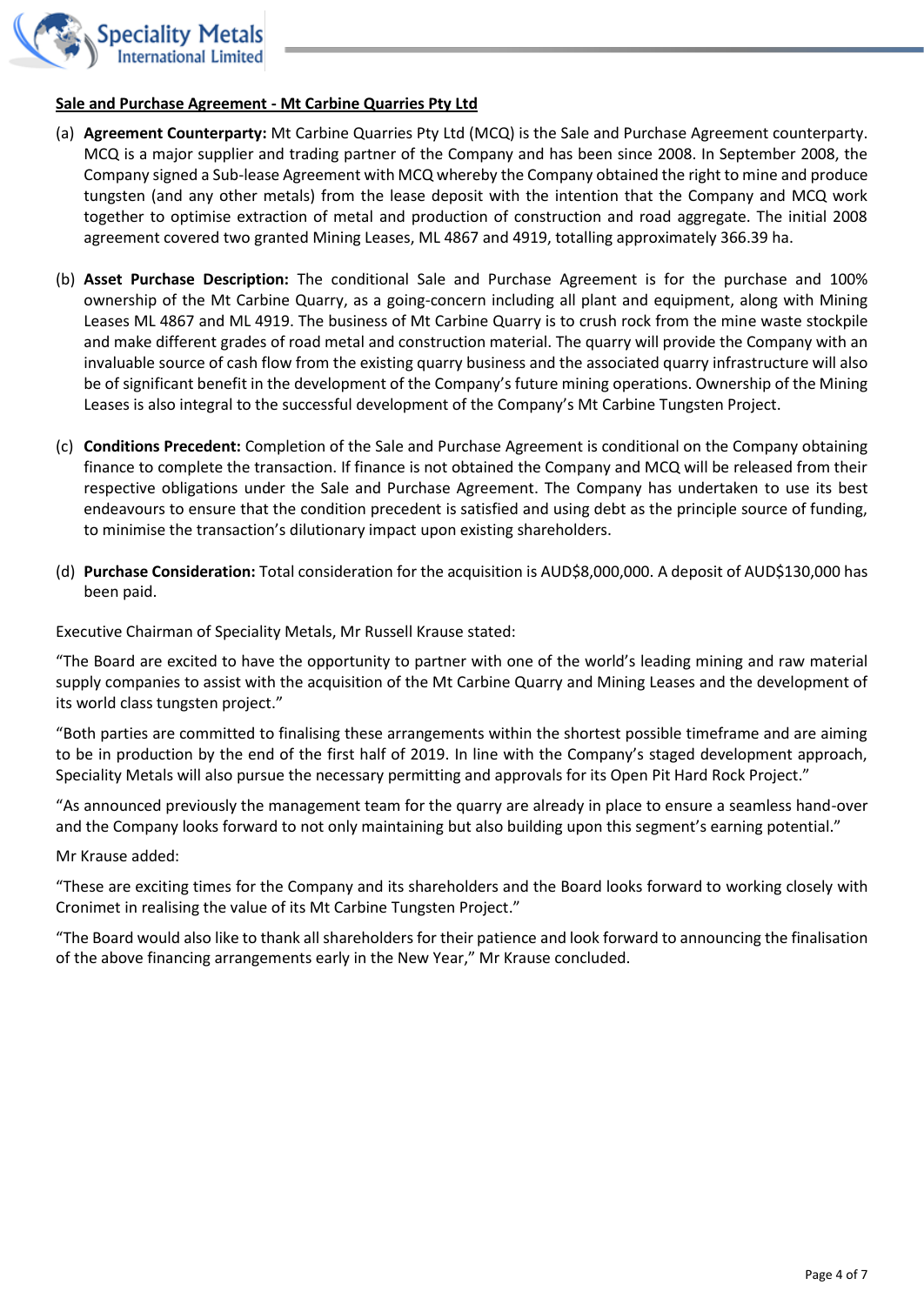

#### **CHILE**

The below map shows the location of Speciality Metals' Chilean Exploration Concessions for which the Company plans to finalise a formal exploration program during the first quarter of 2019.



Summary map of Northern Chile, showing location of Salars de Miraje, Bellavista & Pintados

#### **CORPORATE SUBSEQUENT TO QUARTER ENDED 31 DECEMBER 2018**

#### **CHANGE OF COMPANY SECRETARY**

The Board of Directors of Speciality Metals International Limited (ASX:SEI, Speciality Metals or the Company) is pleased to announce the appointment of Mr Adrien Wing as Company Secretary for the Company, effective from 1 February 2019.

Mr Wing is a certified practicing accountant. He previously practiced in the audit and corporate advisory divisions of a chartered accounting firm before working with a number of public companies listed on the ASX as a corporate and accounting consultant and Company Secretary.

The Board also notes that Mr David Clark will cease in his role as Company Secretary effective from 31 January 2019. The Board would like to thank Mr Clark for his dedication and service since his appointment to the role of Company Secretary in July 2014 and wish him every success in his future endeavours.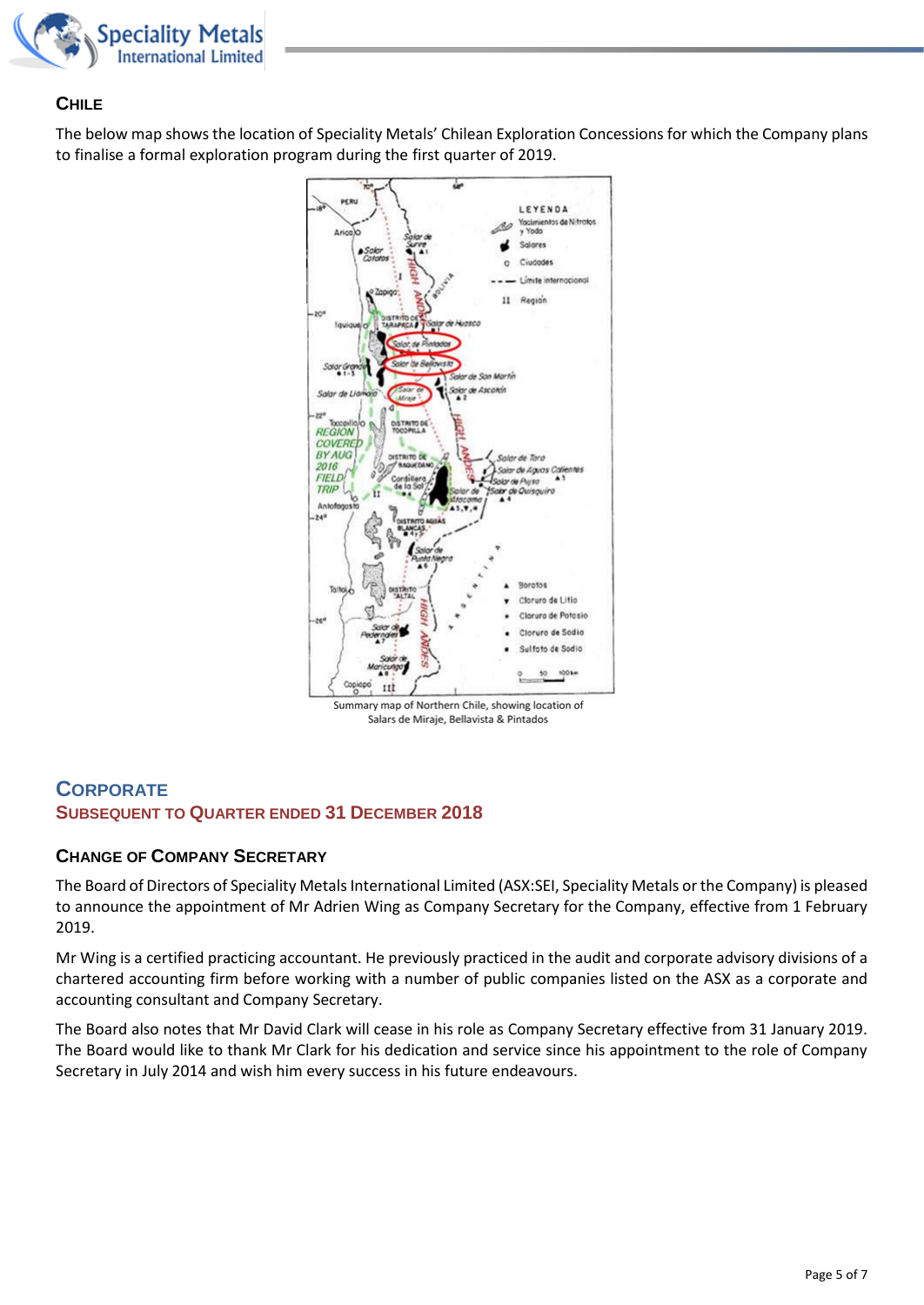

#### **TENEMENT INFORMATION REQUIRED UNDER LISTING RULE 5.3.3**

In accordance with Listing Rule 5.3.3 the following information is submitted with respect to the tenements held 100% by Speciality Metals or its wholly owned subsidiaries:-

| <b>Tenement Number</b>     | <b>Tenement Location</b> |  |
|----------------------------|--------------------------|--|
| Queensland, Australia      |                          |  |
| EPM 14871                  | Mt Carbine               |  |
| EPM 14872                  | Mt Carbine               |  |
| ML 4867                    | Mt Carbine (Sub-lease)   |  |
| ML 4919                    | Mt Carbine (Sub-lease)   |  |
| New South Wales, Australia |                          |  |
| EL 6648                    | Crow Mountain            |  |
| EL 8024                    | <b>Broken Hill</b>       |  |
| Chile                      |                          |  |
| Miraje $1-5^*$             | Salar de Miraje          |  |
| Bellavista $1-5^*$         | Salar de Bellavista      |  |
| Pinta $1 - 15^*$           | Salar de Pintados        |  |

\* Exploration concessions are held by Speciality Metals' wholly owned Chilean subsidiary company, Special Metals Chile SpA.

No farm-in or farm-out agreements were entered into during the period.

R H Krause **Executive Chairman**